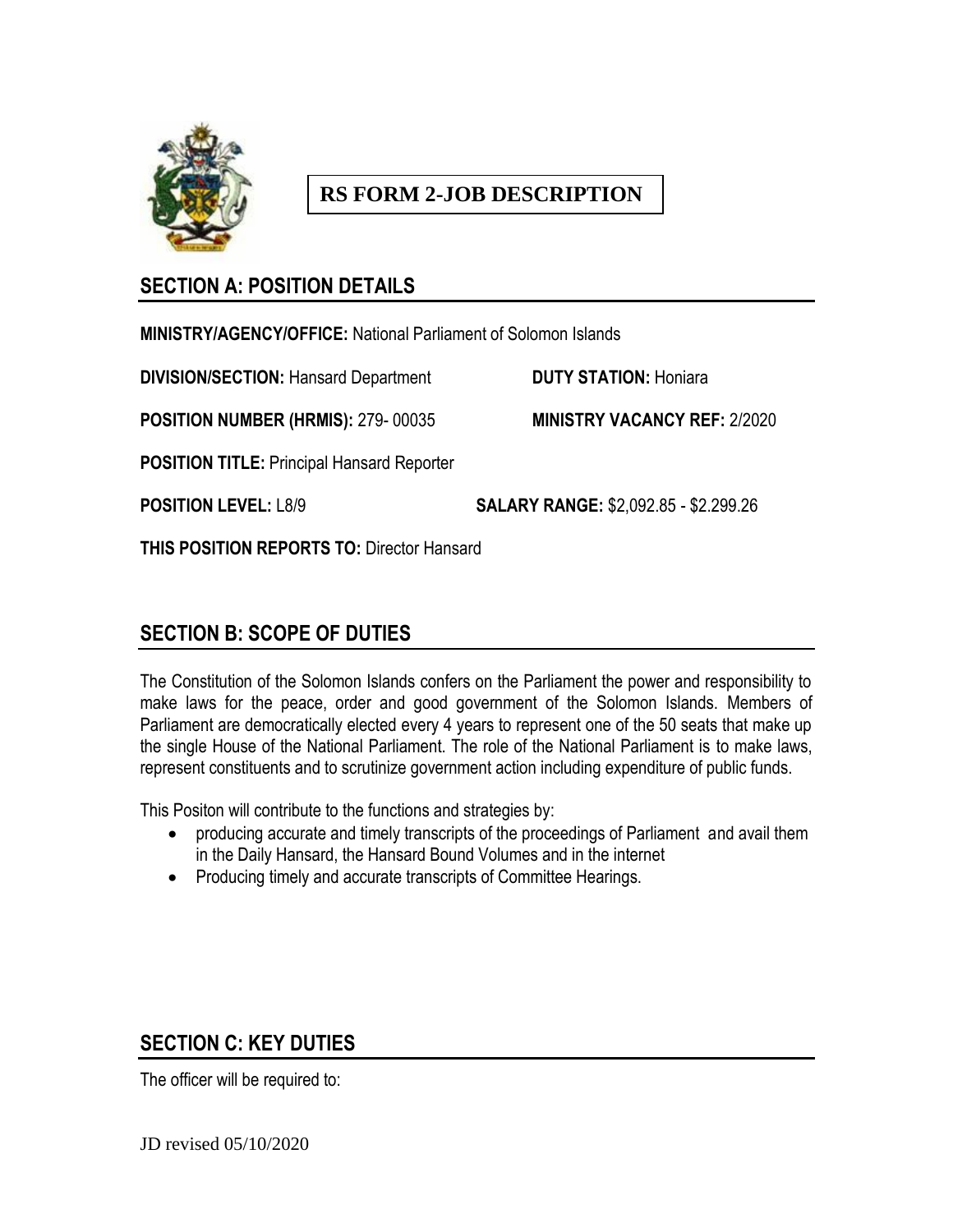- Provide high speed and accurate word-processing and transcription services of the proceedings of Parliament in conformity with Hansard style.
- Maintain and update a daily record of the status of the debate on each matter before the House.
- Obtain speech notes and written materials from Ministers or Members of Parliament to assist the production of the Daily Hansard Report.
- Assist in the rapid completion of each day's debates, and Print, collate and distribute by hard or soft copy of daily Hansard report.
- Liaise with Assistant Editors to work on the final bound volume of the official report.
- In liaison with the ICT and the Library, ensure that all Hansard reports of previous meetings and sessions are available on the Parliament's network and website in a timely manner.
- Assist in Organizing Photocopying and collating Hansard Reports for the final bound print.
- organize and create rosters and time sheets during meetings
- Sit in or travel to monitor logs and take minutes during committees
- Do formatting and page numbering before indexing.
- Relieve Speaker's EPS
- Perform any other duties as required by the Clerk or the Hansard Director and Editor

### **SECTION D: LIAISONS**

- a) **Internal:** Hansard Department, Clerk, Committee Secretary, Members of Parliament
- b) **External:** Embassies and High Commissioner offices, Provincial Printers, relevant government ministries

### **SECTION E: KEY RESULT AREAS**

#### *Successful performance of the duties will be indicated by:*

- Completion of Hansard Bound Volume
- Completion of Daily Hansard transcript s and submit to the Editors
- Completion of Committee Hearings Transcripts

## **SECTION F: CAPABILITY AND QUALIFICATION**

JD revised 05/10/2020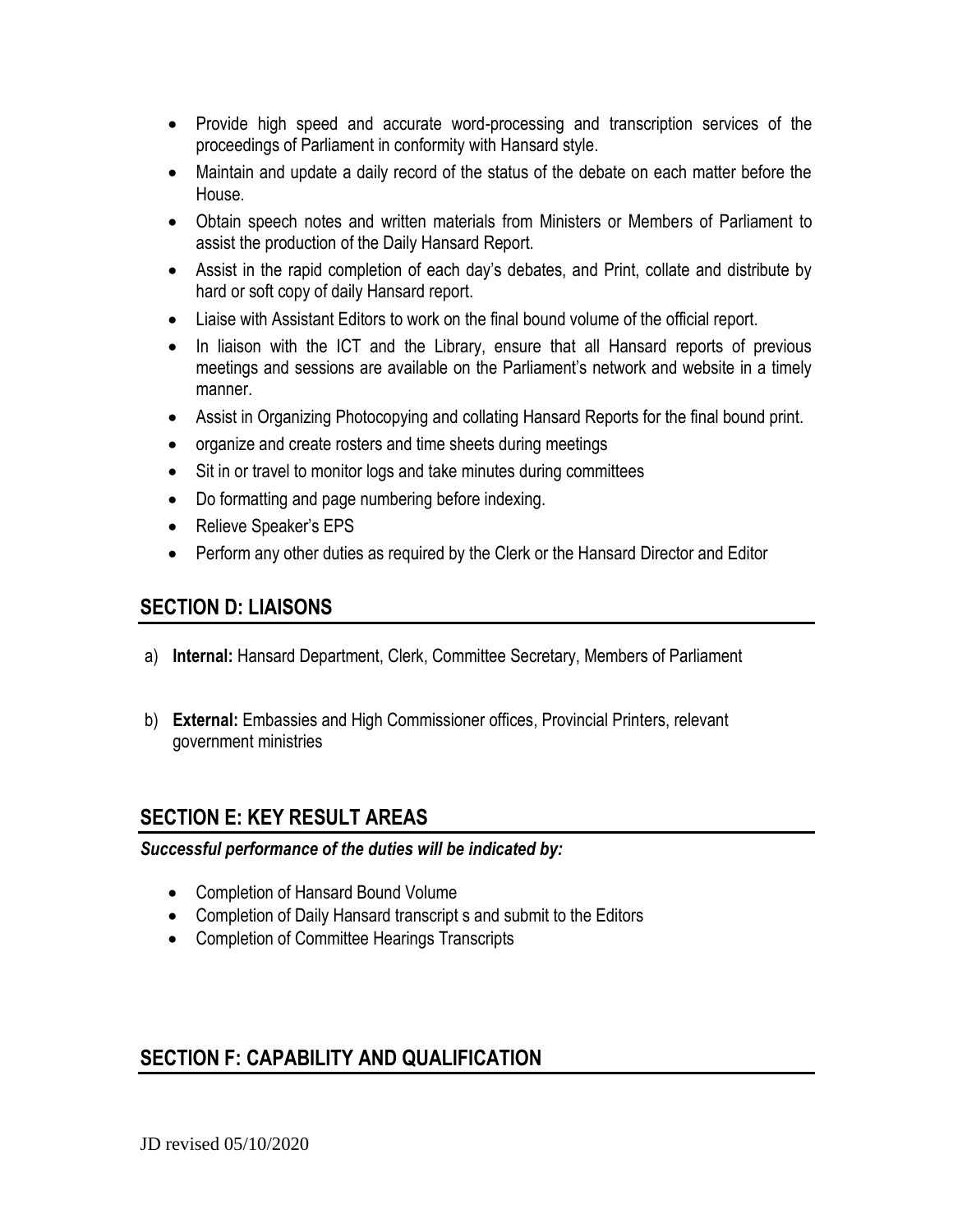#### **Capabilities** *The officer must possess the following capabilities:*

- $\bullet$  Indexing
- Management skills
- Administrative skills
- How to upload information onto Parliament website

#### **Qualifications**

Graduate with Degree in Education or Expertise in literature & linguistics would be desirable

## **SECTION G: SELECTION CRITERIA**

#### **Experience:**

Minimum or more year(s) work experience in related field.

#### **Knowledge:**

- General Orders/Policies
- Hansard Style Guide
- Policies and procedures and other laws for improving work environment and quality of work
- Knowledge of parliamentary and Hansard procedures and styles and willingness to learn more.
- Extensive word processing experience and familiarity with Hansard styles, format and layout of work.

#### **Skills and ability:**

- Indexing of Hansard Bound Volume
- Timesheet
- Ability to work long hours under pressure when Parliament is in session and other periods of peak activities.
- Ability to work under minimum supervision.
- Ability to organize work flows and at times give assistance where required.
- Initiative and adaptability.
- Cooperation, reliability and punctuality
- High speed audio transcription and keyboard skills.
- Sound knowledge of PC Hardware and Microsoft Word Software applications used by the division.
- Sound knowledge of the English language, particularly spelling and punctuation.

JD revised 05/10/2020